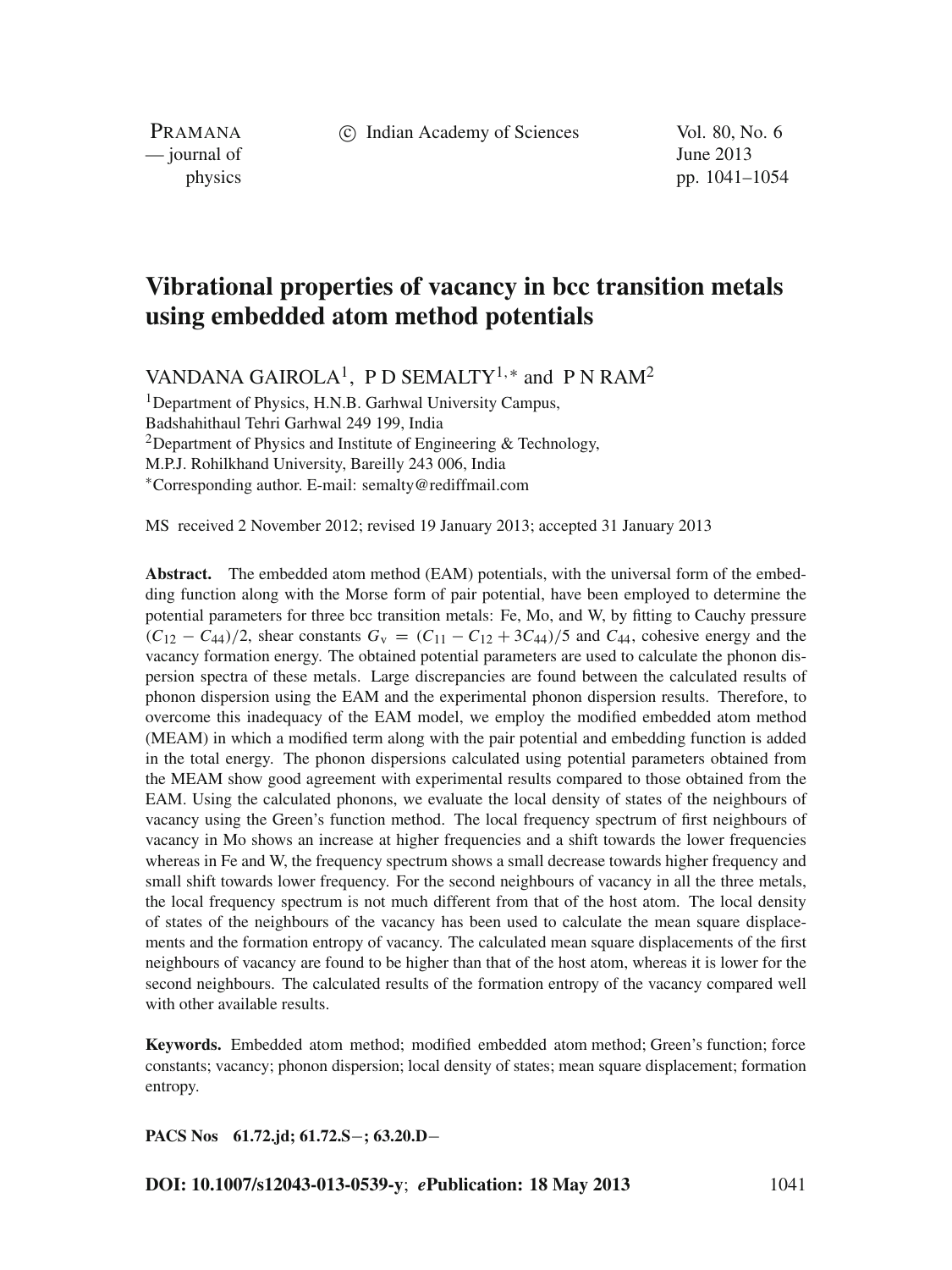## **1. Introduction**

Daw and Baskes [\[1](#page-13-0)[,2\]](#page-13-1) have derived the so-called embedded atom method (EAM), which has been widely used in computer simulation studies of various defects, on the basis of quasi atom concept and density functional theory. Adams and Foiles [\[3](#page-13-2)] developed a model for bcc metal V with the Morse form as pair-potential between atoms, and this model was successfully applied to calculate many-body potentials. Johnson and Oh [\[4\]](#page-13-3) have presented an analytic EAM model for the bcc metals in which the electron density was taken as a decreasing function of distance. The model has been found to be suitable for the bcc alkali and transition metals except for Cr because of the negative curvature required for embedding function. By introducing a few modifications in the Johnson and Oh model, Guellil and Adams [\[5\]](#page-13-4) have applied the EAM model for studying phonon dispersion, thermal and surface properties of alkali and transition metals and their alloys. An empirical many-body interaction potential for the bcc transition metals Nb, Fe and Cr was discussed by Pasianot *et al* [\[6](#page-13-5)]. It included the energy of shearing of lattice in the expression of total energy in addition to the pair-potential and many-body embedding function. Following the approach of Pasianot *et al* [\[6\]](#page-13-5), various properties of the bcc Mo, Fe and Cr were studied by Simonelli *et al* [\[7](#page-13-6)]. An embedded atom method for the bcc transition metals including Cr was developed by Ouyang *et al* [\[8](#page-13-7)]. In order to fit the negative Cauchy pressure, an analytic modified term was introduced. The analytical EAM model proposed by Ouyang *et al* [\[8](#page-13-7)] and Zhang *et al* [\[9\]](#page-13-8) has been employed for studying the formation and migration energies of vacancy and divacancy, and the thermodynamic properties of bcc transition metals and alloys. Hu *et al* [\[10\]](#page-13-9) have employed the modified form of the analytical embedded atom method (MEAM) model proposed by Zhang *et al* [\[9\]](#page-13-8) by taking into account the three contributions to the total energy term. The potential parameters were fitted to the bulk properties such as cohesive energy, vacancy formation energy, elastic constants and lattice constants. This model was successfully applied to investigate various properties of defects including interstitial and vacancy formation energy and surface energy.

The applications of MEAM potentials in the alkali metals have been discussed by Wangyu and Masahiro [\[11\]](#page-13-10) and the phonon dispersion, density of states, Debye temperature, heat capacity, surface energy and the thermal expansion properties of these metals have been calculated. In addition, the properties of point defects, such as vacancy, divacancy and self-interstitials have also been calculated by these authors. In a number of studies [\[11](#page-13-10)[–14](#page-13-11)], various properties of the bcc metals, their alloys and the properties of point defects were investigated using MEAM. The EAM/MEAM has been widely used to generate potential parameters of different metals and these parameters were employed to calculate different properties of metals including the static properties of point defects such as, formation energies of vacancy, interstitial and surface energy. However, this method has hardly been used for dynamical studies of point defects in metals except a preliminary study by Pohlong and Ram [\[15\]](#page-13-12) in which EAM potential was used to discuss local density of states of self-interstitial atoms in Cu. It is of some interest to use EAM/MEAM potential parameters to calculate lattice dynamics of pure and defective lattices in metals.

In the present study we have followed the analytical EAM of Pohlong and Ram [\[16\]](#page-13-13) initially proposed by Banerjea and Smith [\[17\]](#page-13-14) and obtained the EAM potential parameters for Fe, Mo and W transition metals employing a third-neighbour model. The parameters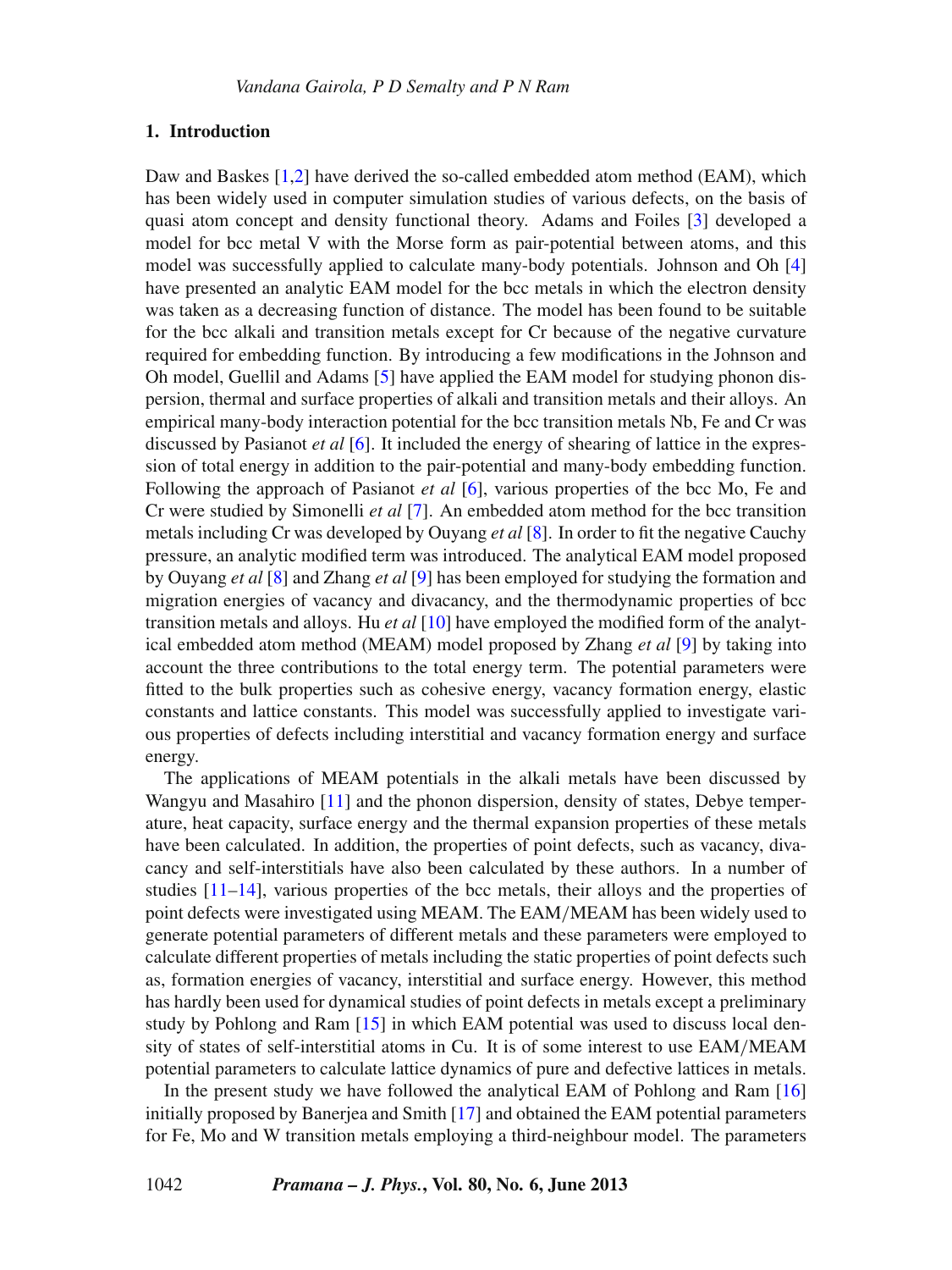are determined by fitting the Cauchy pressure, shear modulus and  $C_{44}$ , the cohesive energy and vacancy formation energy. The obtained potential parameters are used to discuss the lattice dynamics: phonon dispersion of pure metals. The obtained results do not agree well with the experimental results of phonon dispersion. Therefore, we followed the MEAM potential of Hu *et al* [\[10](#page-13-9)], and applied it to investigate the phonon dispersion, local density of states, vacancy formation entropy and thermal displacement in the presence of vacancy. A comparative study of the results obtained from the EAM model of Pohlong and Ram [\[15](#page-13-12)] and MEAM model of Zhang *et al* [\[9\]](#page-13-8) has been presented.

# **2. Theory**

## <span id="page-2-1"></span>2.1 *EAM model*

In the EAM, the total energy of a system of atoms consisting of two terms is

<span id="page-2-2"></span>
$$
E_{t} = \sum_{i} F_{i}(\rho_{i}) + \frac{1}{2} \sum_{\substack{i,j \\ (i \neq j)}} \Phi_{ij}(r_{ij}),
$$
\n(1)

where

$$
\rho_i = \sum_{j(j \neq i)} f_j(r_{ij}). \tag{2}
$$

The function  $F_i(\rho_i)$ , called the embedding energy, is the energy to embed atom *i* in an electron density  $\rho_i$ .  $\Phi_{ij}$  is the two-body central pair-potential between atoms *i* and *j*.

For the embedding function we have taken the universal form of Banerjea and Smith  $[17]$  $[17]$ 

$$
F(\rho) = F(\rho_e) \left[ 1 - \gamma \ln \left( \frac{\rho}{\rho_e} \right) \right] \left( \frac{\rho}{\rho_e} \right)^{\gamma}, \tag{3}
$$

where  $F(\rho_e)$  is the value of the embedding energy at equilibrium electron density  $\rho_e$  and the parameter  $\gamma$  is defined as

<span id="page-2-0"></span>
$$
\frac{1}{\gamma} = \frac{1}{\rho_e} \left[ \frac{\Delta F}{F''(\rho_e)} \right]^{1/2},\tag{4}
$$

where  $\Delta F = -F(\rho_e)$  is the depth at the embedding energy minimum.

As  $F''(\rho_e)$  is much smaller than  $F(\rho_e)$  in the present model, the unrelaxed vacancy formation energy may be approximated  $[4,6]$  $[4,6]$  to:

$$
E_{1V}^{F} = -\frac{1}{2} \sum_{m} \Phi(r_e)^m.
$$
 (5)

Now the embedding energy can be expressed as

$$
F(\rho_e) = -\left(E_C - E_{1V}^F\right). \tag{6}
$$

*Pramana – J. Phys.***, Vol. 80, No. 6, June 2013** 1043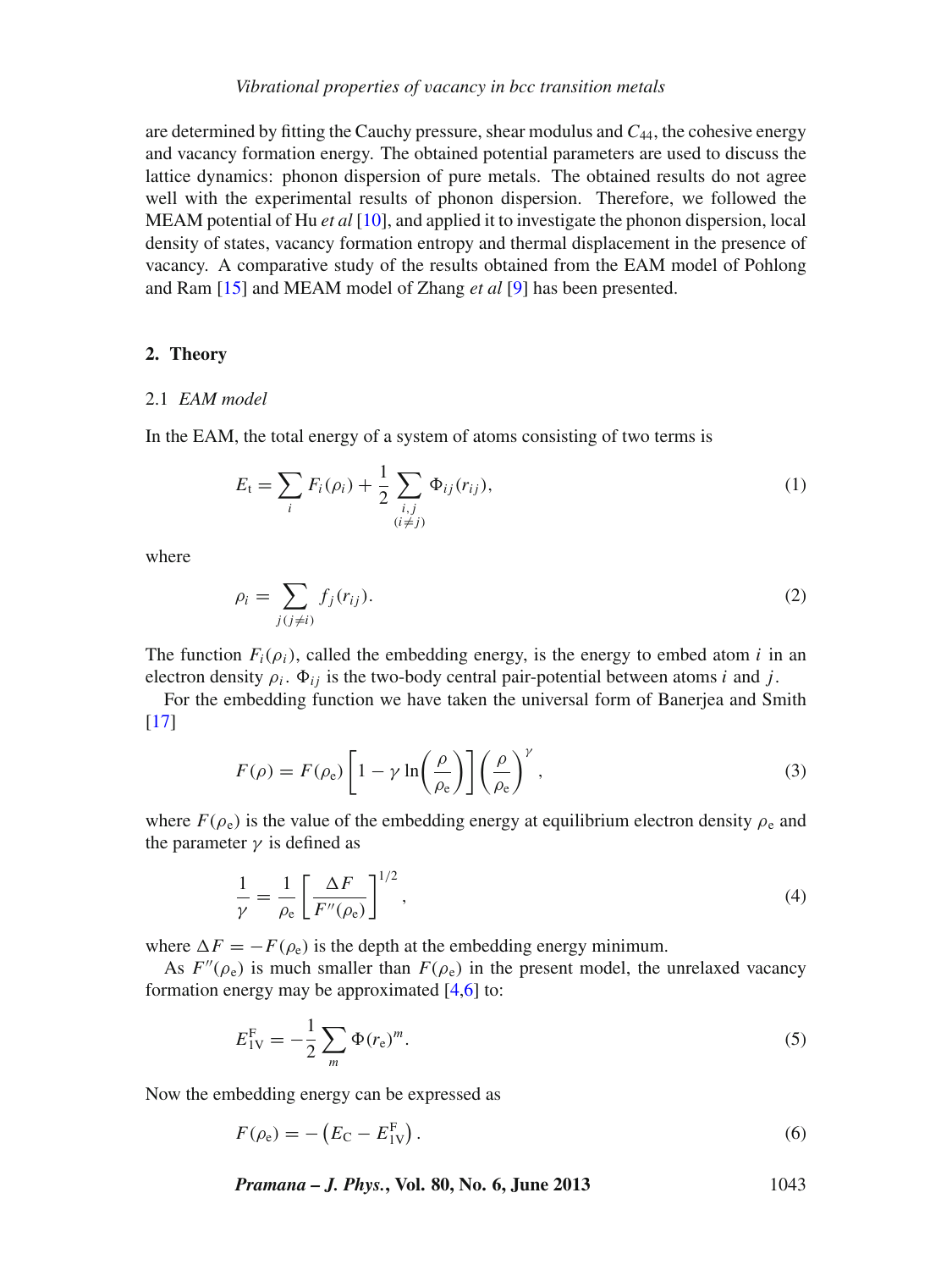By using equation for elastic constants  $C_{11}$ ,  $C_{12}$ ,  $C_{44}$  given by Daw and Baskes [\[2\]](#page-13-1), we can write the expression:

$$
F''(\rho_e) = \frac{9\Omega (C_{12} - C_{44})}{\sum_{m} r_e^m f'(r_e^m)}.
$$
\n(7)

For the atomic electron density we have chosen a power law:

<span id="page-3-0"></span>
$$
f(r) = f_{\rm e} \left(\frac{r_{\rm le}}{r}\right)^{\beta}.
$$
 (8)

Using eq. [\(8\)](#page-3-0), the expression for  $F''(\rho_e)$  is simplified and when substituted with eq. [\(4\)](#page-2-0) along with  $\Delta F = -F(\rho_e)$  we determine the parameter  $\gamma$ :

<span id="page-3-3"></span>
$$
\frac{1}{\gamma} = \beta \left[ \frac{E_{\rm C} - E_{\rm IV}^{\rm F}}{9\Omega (C_{12} - C_{44})} \right]^{1/2}.
$$
\n(9)

The pair potential function  $\phi(r)$  is taken as a Morse form:

$$
\Phi(r) = D \left[ e^{-2\alpha(r - r_0)} - 2e^{-\alpha(r - r_0)} \right]. \tag{10}
$$

With the inclusion of embedding function the vacancy formation energy in the present model is given by

<span id="page-3-1"></span>
$$
E_{1V}^{F} = 8F[\rho_{e} - f(r_{1e})] + 6F[\rho_{e} - f(r_{2e})] + 12F[\rho_{e} - f(r_{3e})]
$$

$$
-26F(\rho_{e}) - [4\phi(r_{1e}) + 3\phi(r_{2e}) + 6\phi(r_{3e})]. \tag{11}
$$

## <span id="page-3-4"></span>2.2 *MEAM model*

In the MEAM model, a modifying term is introduced in the expression of total energy to resolve the problems in Johnson's model [\[4\]](#page-13-3); this term describes the energy change due to the non-spherical distribution of the electron density  $\rho_i$  and deviation from the linear superposition of atomic electron density. The modified energy term is a function of argument  $P_i$ , which is represented as the sum of second-order of electron density to correct the assumption of the linear superposition of atomic electron density in the original EAM.

In the MEAM model [\[9](#page-13-8)] the contribution to the total energy of the system is represented as:

<span id="page-3-2"></span>
$$
E_t = \sum_i F(\rho_i) + \frac{1}{2} \sum_i \sum_{j(\neq i)} \Phi(r_{ij}) + \sum_i M(P_i), \tag{12}
$$

where

$$
P_i = \sum_{j(\neq i)} f_j^2(r_{ij}).
$$

The embedding function  $F(\rho)$  and the atomic density  $f(r)$  are same as given in [§2.1.](#page-2-1)

The pair-potential function is of the form:

$$
\Phi(r) = \sum_{j=-1}^{4} k_j \left(\frac{r}{r_1}\right)^j,\tag{13}
$$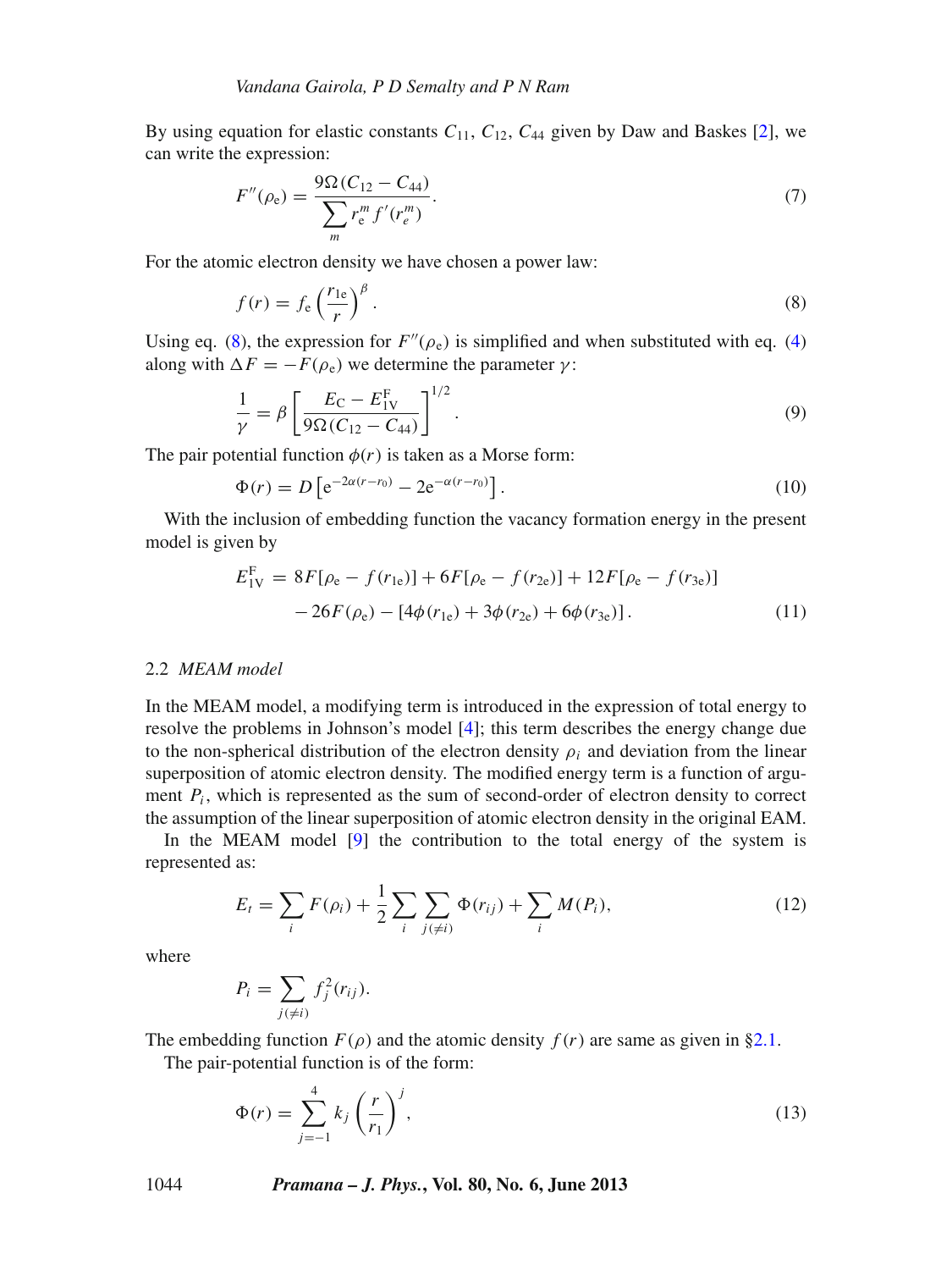where  $r_1$  is the equilibrium first-nearest neighbour distance,  $\beta$  equal to 6 and  $f_e$  is taken as unity for all transition metals [\[10](#page-13-9)].

The energy modification term is empirically taken as

$$
M(P) = \sigma \left( 1 - \frac{P}{P_e} \right)^2 \exp \left[ -\left( \frac{P}{P_e} - 1 \right)^2 \right].
$$
 (14)

The formation energy  $E_{1V}^{\text{F}}$ , using this model is calculated by adding a modified term in the embedded energy  $M(P_e)$  in the expression given in eq. [\(11\)](#page-3-1).

The obtained potentials from EAM and MEAM models were used to calculate the phonons in three bcc metals. The phonon spectra were calculated by diagonalzing the dynamical matrix, obtained from the Fourier transform of the force-constant tensor  $\phi_{ii}$  $(l, m)$ .

The force constants corresponding to the total energy given in eq. [\(12\)](#page-3-2) can be obtained by

$$
\frac{\partial^2 E}{\partial r_l^i \partial r_m^j} = -\left[\Phi''(r_{lm}) - \frac{\Phi'(r_{lm})}{r_{lm}}\right] \frac{r_{lm}^i r_{lm}^j}{r_{lm}^2} - \delta_{ij} \frac{\Phi'(r_{lm})}{r_{lm}}
$$

$$
+ \sum_{n \neq l,m} F''(\rho_n) f'(r_{ln}) f'(r_{mn}) \frac{r_{ln}^i r_{mn}^j}{r_{ln} r_{mn}}
$$

$$
+ 4 \sum_{n \neq l,m} M''(P_n) f'(r_{ln}) f(r_{ln}) f'(r_{mn}) f(r_{mn}) \frac{r_{ln}^i r_{mn}^j}{r_{ln} r_{mn}}, \qquad (15)
$$

where *i*, *j* are Cartesian components.

In the calculation using the EAM model with the pair potential of Morse form we have used the expression of total energy given by eq. [\(1\)](#page-2-2) in which only the first two terms are taken whereas in MEAM model the total energy is taken as given by eq. [\(12\)](#page-3-2)

For calculating the local density of states of the neighbours of a vacancy, we have used the Green's function method of Ram [\[18](#page-13-15)]. The local density of states can be expressed in terms of the imaginary part of Green's function of the defect lattice. The vacancy is taken at the origin and its interaction with its neighbours is modelled by missing springs to these atoms which are then relaxed to new positions. This results in the change in force constants between neighbouring atoms. The remaining atoms of the host crystal beyond second neighbours are assumed to be unperturbed. The local density of states is

$$
Z_{\alpha}(l,\omega) = \frac{2\omega M^0}{\pi} \text{Im} \, G_{\alpha\alpha}(l,l;\omega). \tag{16}
$$

The local density of states provides an elegant way to discuss those properties of the solids which do not depend on the atom–atom correlation in the lattice. All the thermodynamic properties of the crystal can be expressed in terms of the local spectra of the atoms.

The production of a vacancy increases the entropy of the crystal and this increase in entropy is known as the vacancy formation entropy. The formation entropy of the vacancy may be calculated in terms of the change in frequency spectrum in the presence of the vacancy [\[18\]](#page-13-15) using the expression:

$$
S_{1V}^{F} = k \int_{0}^{\infty} \sigma(\omega, T) \Delta Z \, d\omega, \tag{17}
$$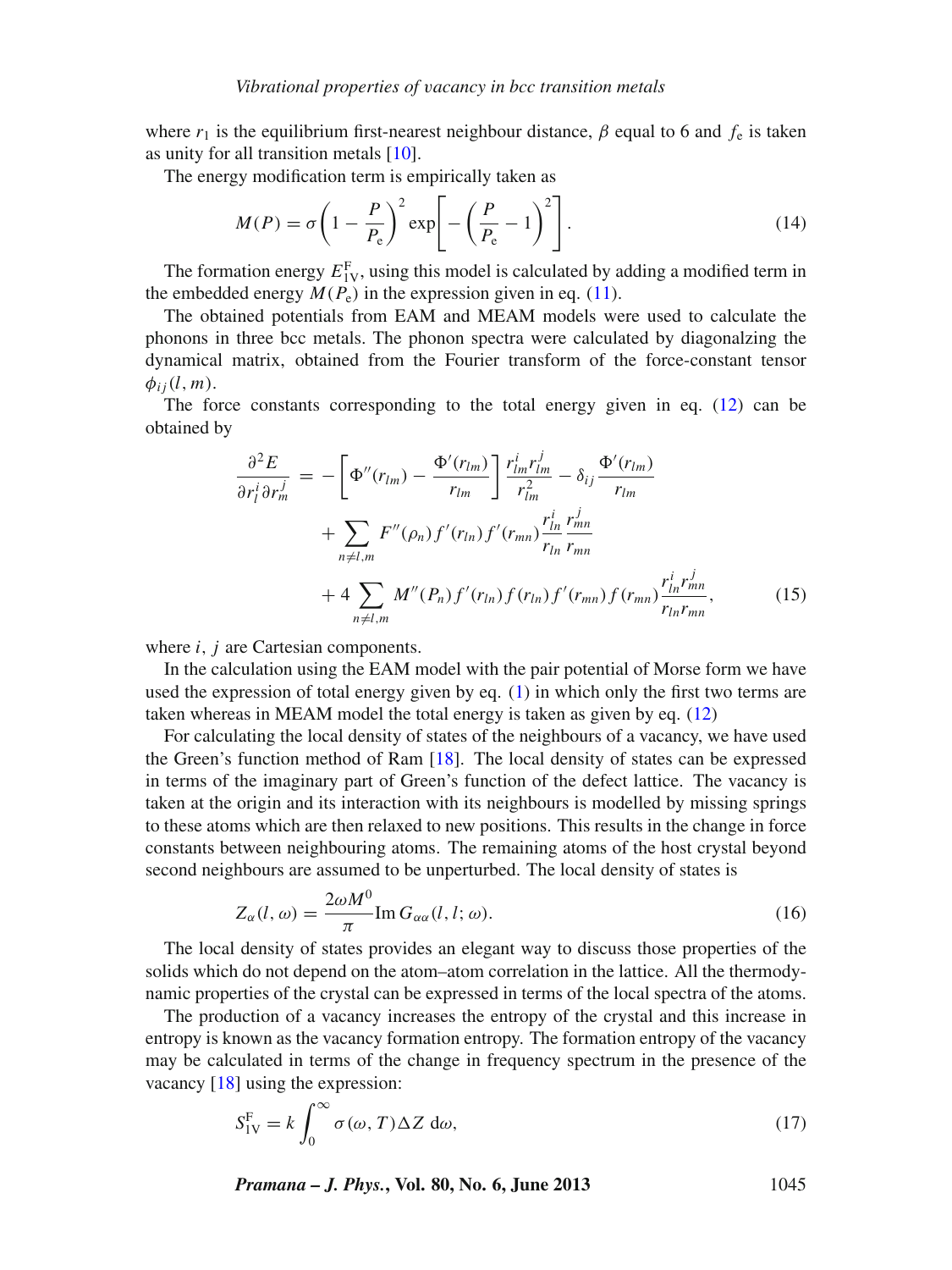where  $\Delta Z(\omega)$  is the change in frequency spectrum due to a single vacancy.

The mean square thermal displacement of the atom can be calculated by using the frequency spectrum  $Z(\omega)$ :

$$
\langle U^2 \rangle = \int \frac{Z(\omega)}{2M\omega} \coth\left[\frac{\hbar\omega}{2kT}\right] d\omega.
$$
 (18)

# **3. Results and discussion**

In order to determine the EAM potential, the parameter  $\gamma$  for evaluating the embedding function  $F(\rho)$  and parameters *D*,  $\alpha$  and  $r_0$  needed for pair potential, the required input parameters for three bcc metals are presented in table [1.](#page-5-0) In the calculation of Morse potential parameters, a third-neighbour model is considered, i.e., cut-off distance is taken between third and fourth neighbours. The parameter  $\gamma$  is determined by eq. [\(9\)](#page-3-3) using the lattice constant *a*, cohesive energy  $E_c$ , vacancy formation energy  $E_{1V}^{\text{F}}$  and Cauchy pressure, determined from experimental elastic constants. The electron density parameter  $\beta$ is adjusted from a fit to the calculated spherically averaged atomic electron density using Hartree–Fock calculation [\[19](#page-13-16)[,20\]](#page-13-17). The parameters *D*,  $\alpha$  and  $r_0$  are determined using experimental elastic constants by fitting them to shear modulus  $G_v$  and  $C_{44}$ . The calculated Morse potential parameters are presented in table [2.](#page-5-1) Since the EAM model was not able to reproduce the elastic constants and formation energy accurately, we have used the MEAM potential discussed in [§2.2](#page-3-4) and obtained the best fit with the experimental values of elastic constants and vacancy formation energy. In the calculation with MEAM

<span id="page-5-0"></span>

|    | a(A)          | $E_c$ (eV)   | $C_{11}$                                      | $C_{12}$                                         | $C_{44}$<br>$(10^{12} \text{ dyn/cm}^2)$ $(10^{12} \text{ dyn/cm}^2)$ $(10^{12} \text{ dyn/cm}^2)$ $E_{1V}^{\text{F}}$ (eV) |                                                  |
|----|---------------|--------------|-----------------------------------------------|--------------------------------------------------|-----------------------------------------------------------------------------------------------------------------------------|--------------------------------------------------|
| Fe | $2.8664$ [10] | $4.28$ [10]  | 2.301 <sup>a</sup><br>$2.30$ [10]             | $1.357^{\rm a}$<br>$1.35$ [10]                   | $1.168^{\rm a}$<br>$1.17$ [10]                                                                                              | $1.885^{a}$<br>$1.79$ [10]                       |
| Mo | $3.1468$ [10] | $6.82$ [10]  | 4.589a                                        | 1.683 <sup>a</sup>                               | 1.109 <sup>a</sup>                                                                                                          | 3.710 <sup>a</sup>                               |
| W  | $3.1650$ [10] | $8.90\,[10]$ | $4.59$ [10]<br>$5.172^{\rm a}$<br>$5.17$ [10] | $1.68$ [10]<br>2.033 <sup>a</sup><br>$2.03$ [10] | $1.11$ [10]<br>$1.570^{\rm a}$<br>$1.57$ [10]                                                                               | $3.10$ [10]<br>4.393 <sup>a</sup><br>$3.95$ [10] |

**Table 1.** The input values [\[10](#page-13-9)] of the lattice constant, cohesive energy, elastic constants and formation energy.

<span id="page-5-1"></span>aCalculated values using MEAM potential.

**Table 2.** The obtained EAM potential parameters.

|    | $\alpha$ ( $\AA^{-1}$ ) | $r_0(A)$ | $D$ (eV) |   | رد   |
|----|-------------------------|----------|----------|---|------|
| Fe | 1.03                    | 2.8      | 0.4455   |   | 0.27 |
| Mo | 1.93                    | 2.84     | 0.459    |   | 0.52 |
| W  | 1.92                    | 2.85     | 0.587    | h | 0.36 |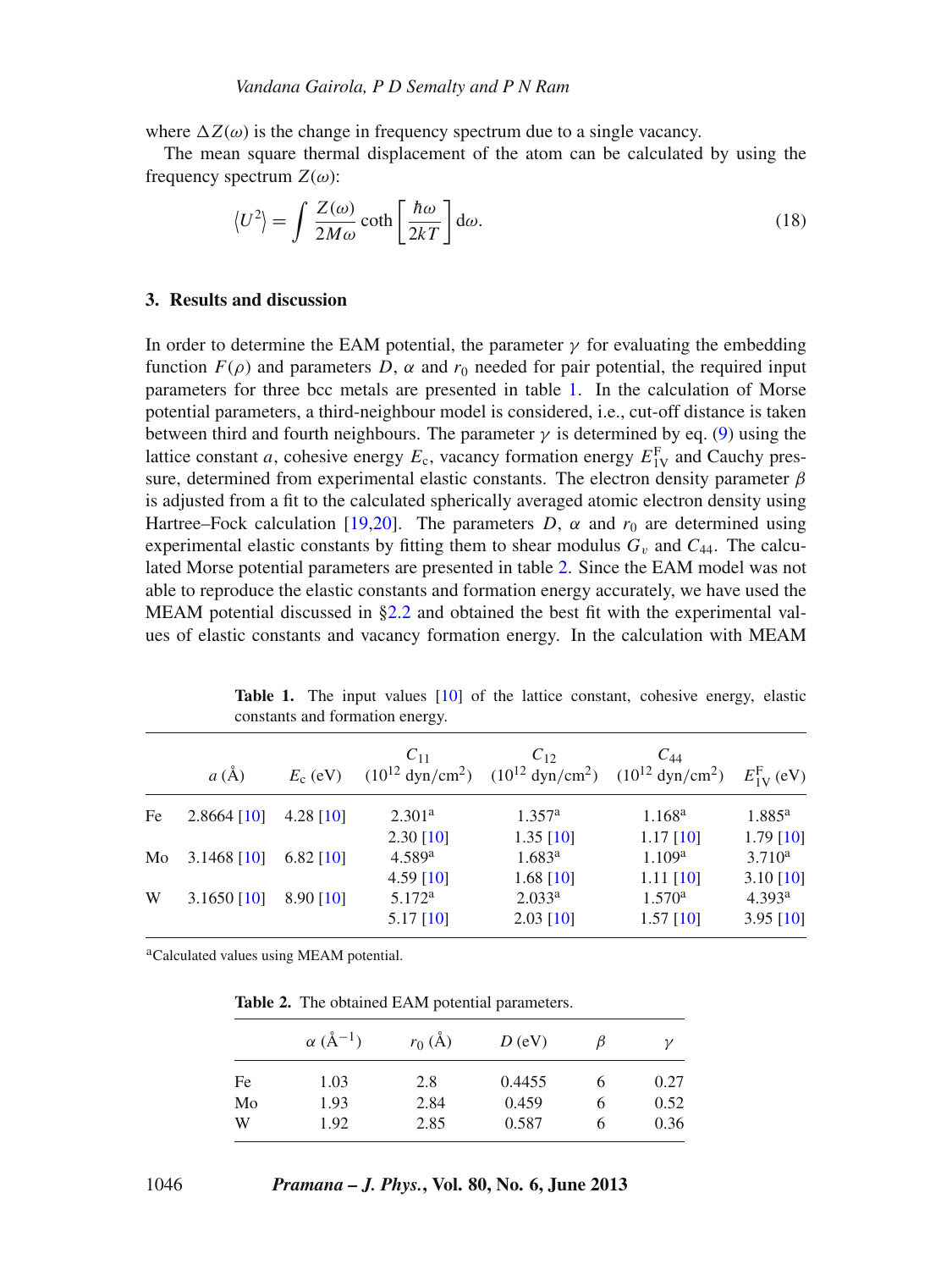<span id="page-6-0"></span>

|           |  | $\sigma$ (eV) $\gamma$ $K_1$ (eV) $K_2$ (eV) $K_3$ (eV) $K_4$ (eV) $K_{-1}$ (eV) $K_0$ (eV) |  |                         |          |
|-----------|--|---------------------------------------------------------------------------------------------|--|-------------------------|----------|
|           |  | Fe $0.0212$ $0.35$ $1478.54$ $-1287.30$ $563.58$ $-98.96$ $199.60$ $-855.74$                |  |                         |          |
| Mo 0.1950 |  | $0.52$ 8859.23 $-8045.30$                                                                   |  | 3644.56 -658.07 1071.46 | -4872.40 |
|           |  | W 0.2521 0.36 9973.49 -8992.50 4047.12 -726.38 1226.04 -5528.40                             |  |                         |          |

**Table 3.** The obtained MEAM potential parameters [\[10](#page-13-9)].

model, the cut-off distance is taken between second and third neighbours and therefore, pair potential and embedded part including the modified term are calculated taking only up to the second neighbours of vacancy. In the computation of MEAM potential, the input parameters, i.e., elastic constants, formation energy, cohesive energy and lattice constants given in table [1](#page-5-0) are used. The model parameters  $\sigma$  and  $k_i$  ( $j = -1, 2, 3, 4$ ) are obtained analytically by fitting to the experimental elastic constants, cohesive energy, formation energy of vacancy. The fitted values of elastic constants and formation energy from MEAM along with the experimental values from ref. [\[10\]](#page-13-9) are listed in table [1](#page-5-0) and the fitted model parameters of MEAM are given in table [3.](#page-6-0) The effective two-body pair potentials for all the three bcc transition metals with EAM model are presented in figures [1](#page-6-1)[–3](#page-7-0) along with the pair-potential function using MEAM model. The embedding functions for all the three bcc metals are shown in figure [4.](#page-8-0) The large difference in the depth of effective pair-potential between Morse form in EAM and polynomial form used in MEAM give rise to large discrepancies in the calculated results of phonon dispersions by these methods. The modified energy function for the three transition metals is shown in figure [5.](#page-8-1)

The ability of the potential parameters obtained from EAM and MEAM models has been tested by comparing the calculated phonon dispersion with experimental phonons [\[21](#page-13-18)[–23](#page-13-19)] fitted to the Born–Von Karman force model. We have calculated the phonon dispersion by obtaining the force constants for both perfect and defective crystals using

<span id="page-6-1"></span>

**Figure 1.** Effective pair-potential for Fe calculated using EAM (solid curve) and MEAM potential (dashed curve).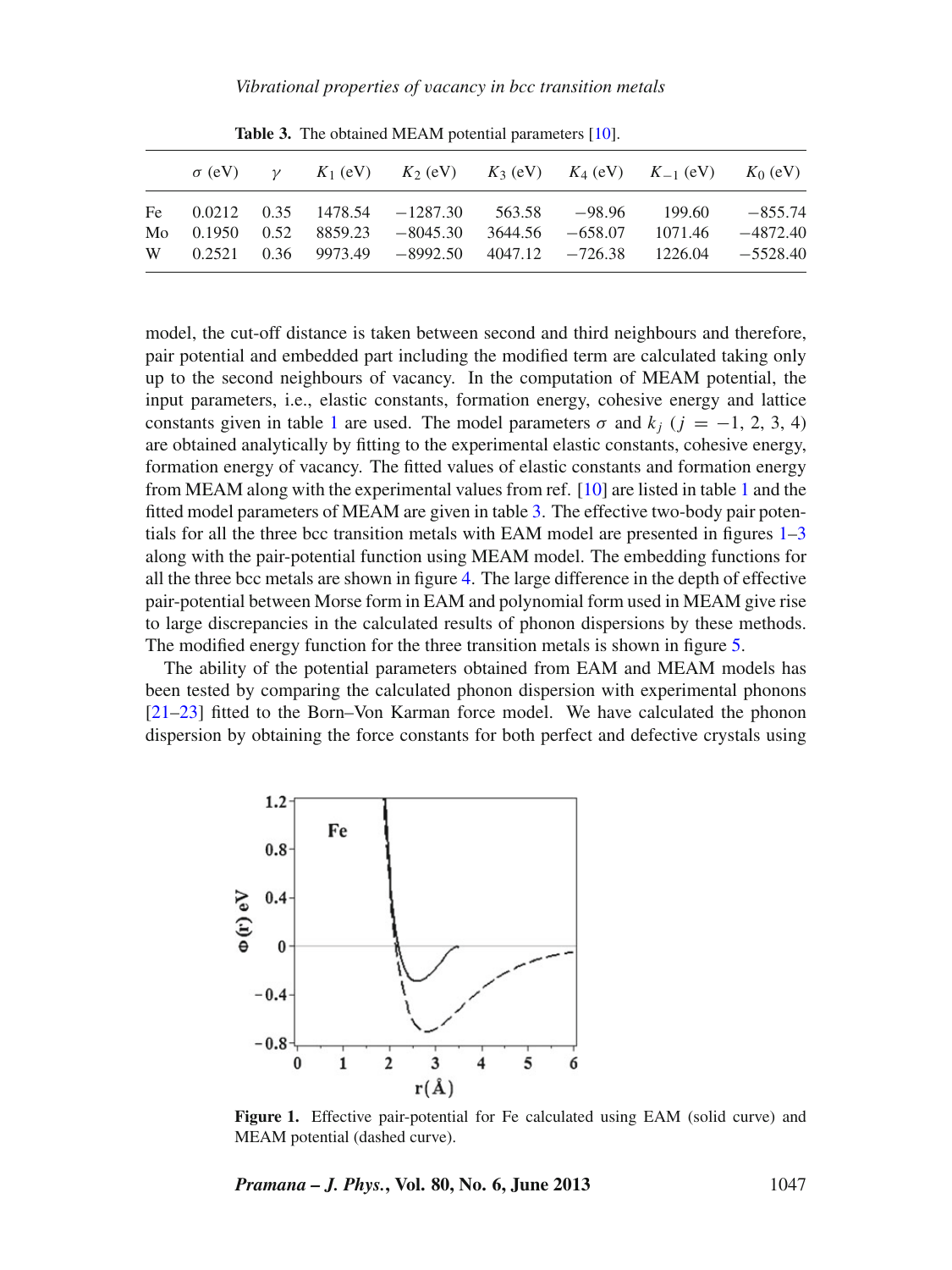

**Figure 2.** Effective pair-potential for Mo calculated using EAM (solid curve) and MEAM potential (dashed curve).

both the models. The calculated phonon dispersions for the three bcc metals, Fe, Mo and W in three symmetry directions,  $[1\ 0\ 0]$ ,  $[1\ 1\ 0]$  and  $[1\ 1\ 1]$  are presented in figures [6](#page-9-0)[–8](#page-10-0) along with the experimental phonon dispersions. As shown in figures [6](#page-9-0)[–8,](#page-10-0) the results using MEAM are in good agreement with the experimental data compared to the results using the EAM potential for these transition metals and similar to those obtained by Hu *et al* [\[10](#page-13-9)].

Using MEAM potentials we have calculated the local density of states of the neighbours of the vacancies in three bcc metals with the Green's function method. To calculate the local density of states of atoms near a vacancy we have evaluated the force constants in the vicinity of the vacant site and for ideal lattice. In the present work, for calculating the ideal lattice green function  $\stackrel{0}{G}(\omega)$  for the bcc transition metals, Fe, Mo and W, we have

<span id="page-7-0"></span>

**Figure 3.** Effective pair-potential for W calculated using EAM (solid curve) and MEAM potential (dashed curve).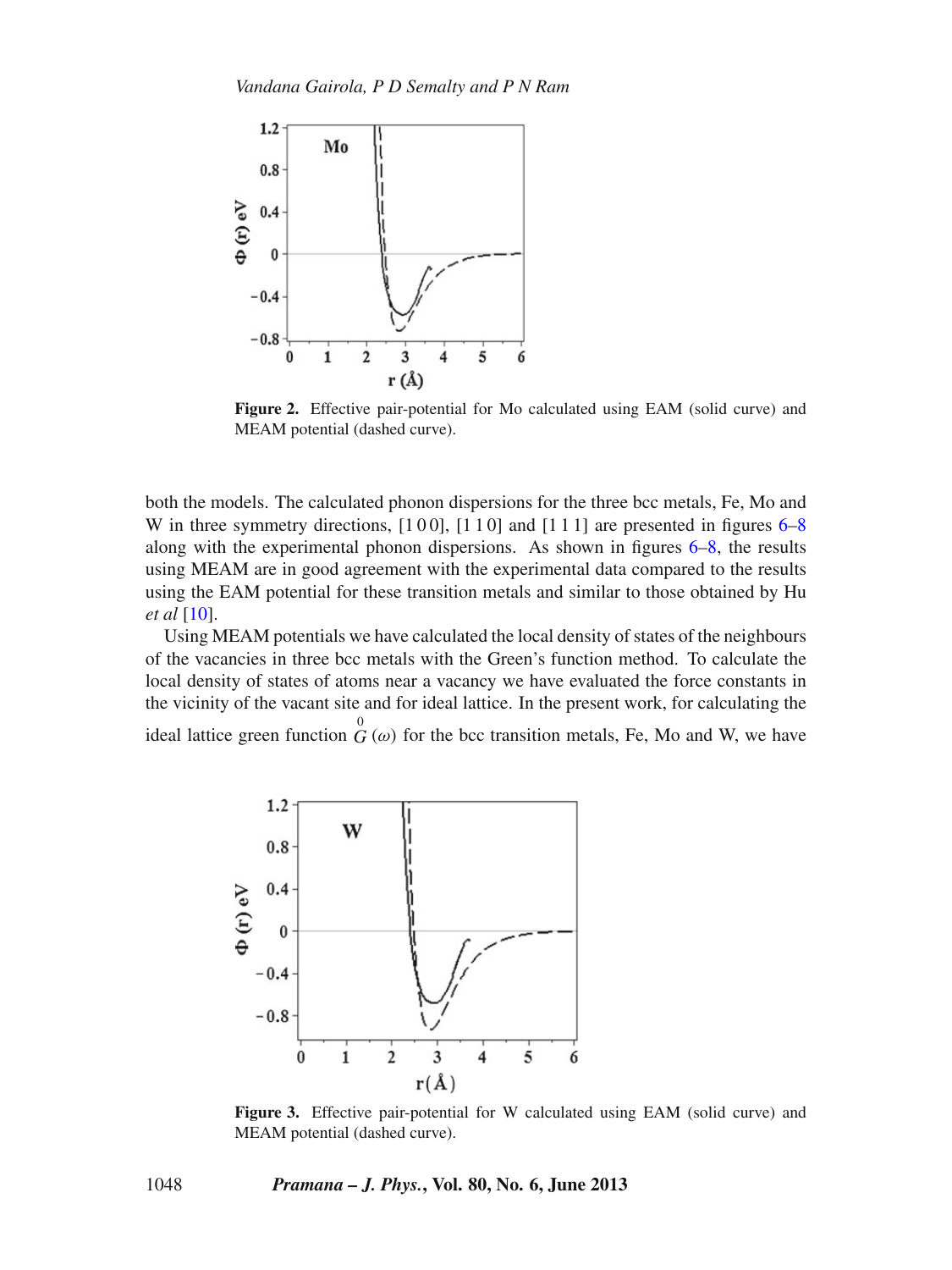<span id="page-8-0"></span>

**Figure 4.** Embedding function.

used the force constants calculated from MEAM potential. For the calculation of matrix elements of force constants  $\phi$  in a relaxed lattice, the static displacements of the first and second neighbours of the vacancy are taken from the molecular dynamics calculation of Taji *et al* [\[24](#page-13-20)], which gives inward displacement of the first neighbour and outward displacement of the second neighbour away from the vacant site along the coordinate axes. The atoms falling in cluster of the first and second neighbours of the vacant site take up the new equilibrium positions, while other atoms beyond the second neighbours are considered to be in their perfect lattice positions. The calculated local density of states in a relaxed lattice of all three metals along with the host spectra are shown in figures [9–](#page-10-1)[11.](#page-11-0) For Mo, the local frequency spectrum of first neighbours of vacancy shows an increase at higher frequencies and a shift towards lower frequency whereas for Fe and W the frequency spectrum shows a small decrease towards higher frequency and small shift

<span id="page-8-1"></span>

**Figure 5.** Modified energy function.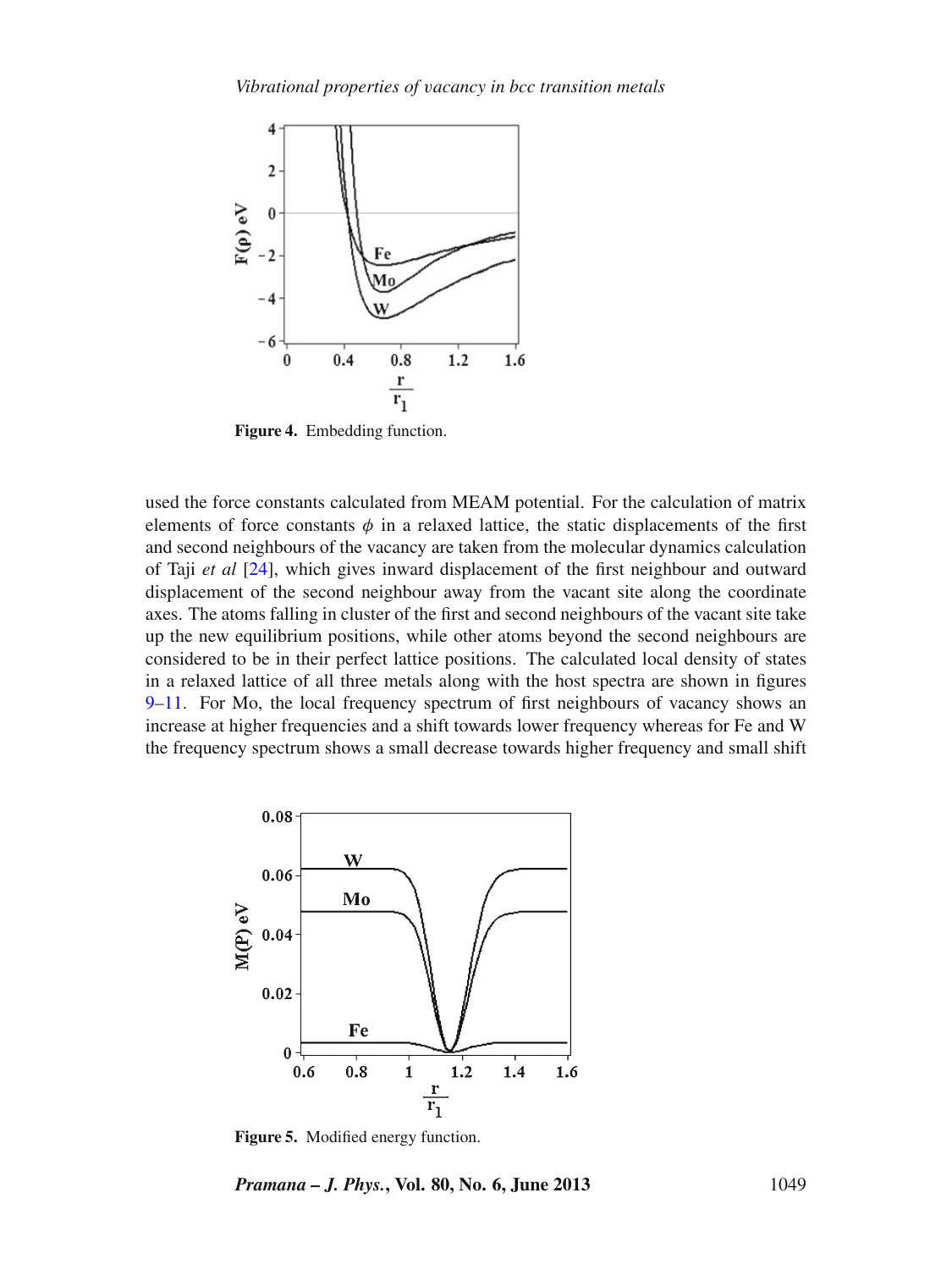<span id="page-9-0"></span>

**Figure 6.** Phonon dispersion curves for Fe. Calculated results with MEAM potential are shown by solid curve, with EAM potential are shown by dashed curves and the points are the experimental data.

towards lower frequency. For second neighbours of vacancy in all the three metals, local frequency spectrum is not much different from that of the host atom. This clearly shows that the vibrational behaviour of only first neighbours of vacancy significantly changes compared to that of host atoms.

The local density of states obtained is used to determine the formation entropy  $S_{1V}^{\text{F}}$  of the vacancy in all the three bcc transition metals, Fe, Mo and W. The calculated values of vacancy formation entropy are presented in table [4.](#page-11-1) It would be interesting to compare the values of  $S_{1V}^{\text{F}}$  obtained in the present work with those obtained by other workers. Burton [\[25](#page-13-21)] and Schober *et al* [\[26\]](#page-13-22) have reported values  $2.2k_B-2.6k_B$  and  $1.8k_B$  respectively for all bcc metals and for Fe, Hatcher *et al* [\[27](#page-13-23)] have mentioned a value ∼2.1*k*<sub>B</sub>. Pohlong and Ram [\[28\]](#page-13-24) have obtained the values of vacancy formation entropy for Fe, Mo and W, calculated on the basis of JW potential and from experimental phonons. Our present



**Figure 7.** Phonon dispersion curves for Mo. Calculated results with MEAM potential are shown by solid curves, with EAM potential are shown by dashed curves and the points are the experimental data.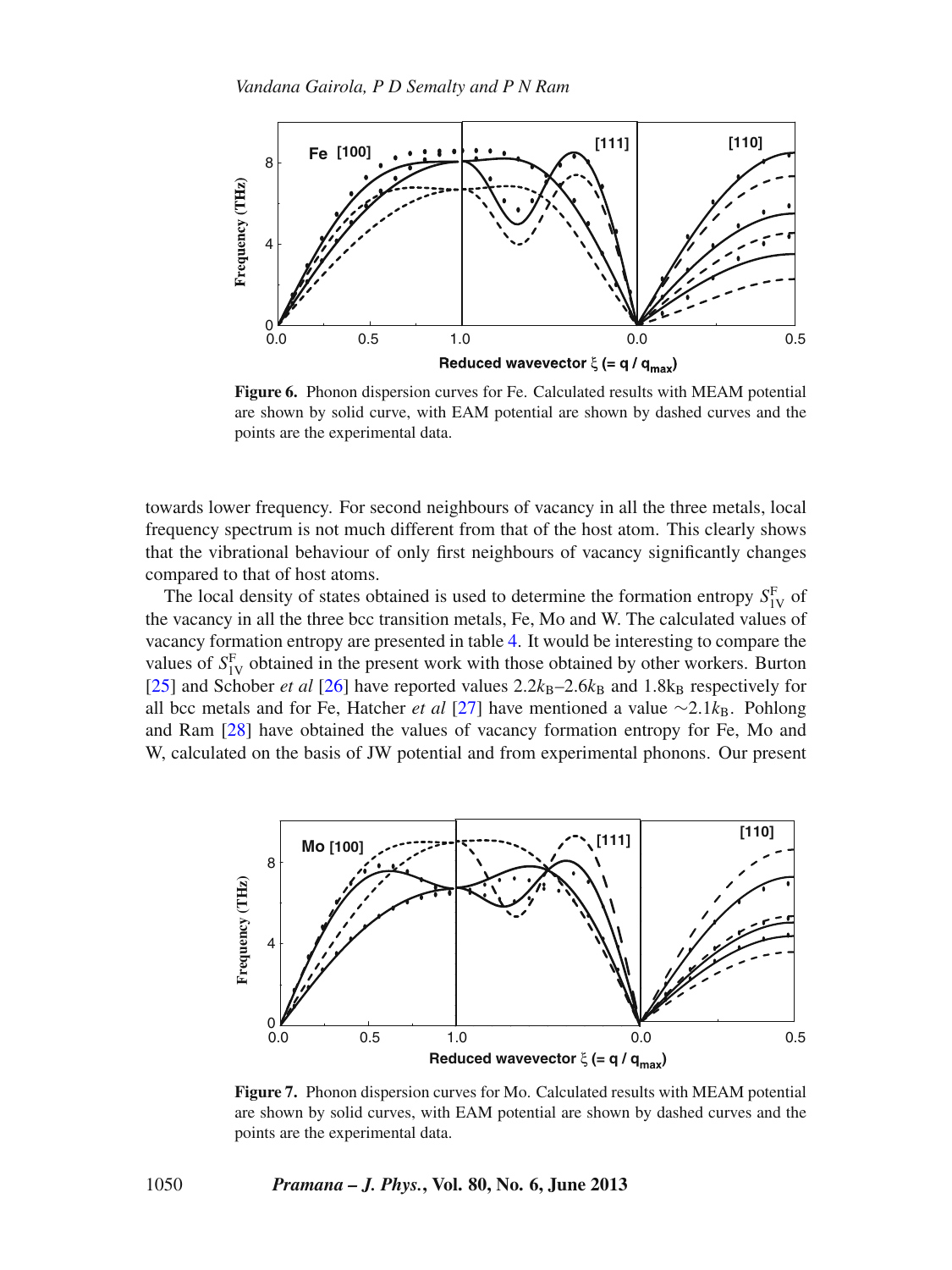<span id="page-10-0"></span>

**Figure 8.** Phonon dispersion curves for W. Calculated results with MEAM potential are shown by solid curves, with EAM potential are shown by dashed curves and the points are the experimental data.

<span id="page-10-1"></span>

**Figure 9.** Local density of first neighbours (dotted curve), second neighbours (dashed curve) of vacancy and solid curve of host Fe atom.



Figure 10. Local density of first neighbours (dotted curve), second neighbours (dashed curve) of vacancy and solid curve of host Mo atom.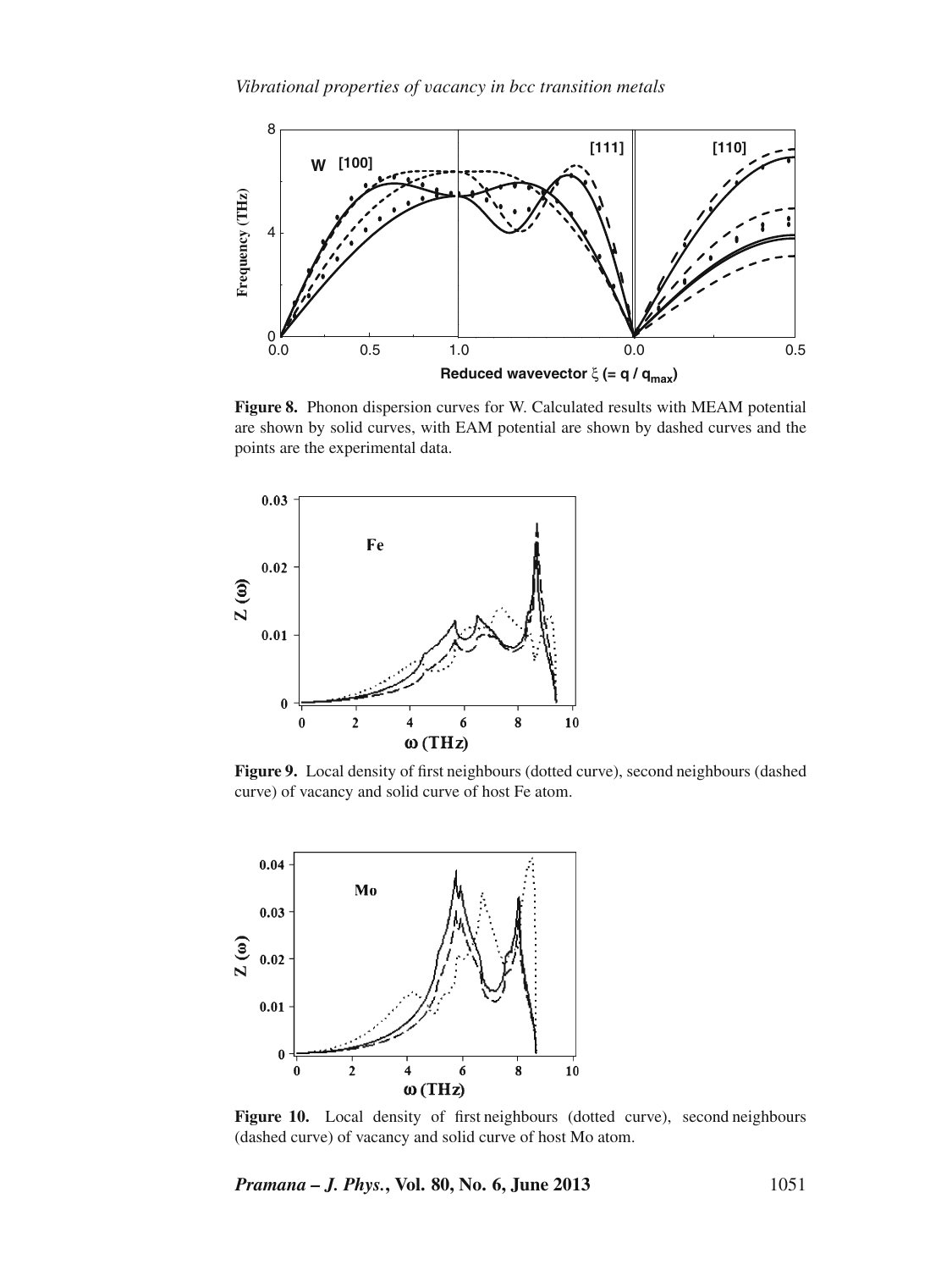<span id="page-11-0"></span>

Figure 11. Local density of first neighbours (dotted curve), second neighbours (dashed curve) of vacancy and solid curve of host W atom.

**Table 4.** The obtained formation entropy  $S_{1V}^{\text{F}}$  for three bcc metals in units of  $k_B$ /atom.

<span id="page-11-1"></span>

|    | Present | Ref. [28]                         | Ref. [25] |
|----|---------|-----------------------------------|-----------|
| Fe | 1.516   | $1.559^{\rm a}$ , $1.485^{\rm b}$ | 2.17      |
| Mo | 2.121   | $2.25^{a}$ , 1.94 <sup>b</sup>    | 2.17      |
| W  | 2.755   | $3.197^a$ , 2.446 <sup>b</sup>    | 2.20      |

aUsing JW potential.

bUsing experimental phonons.

<span id="page-11-2"></span>

Figure 12. Mean square displacement of first neighbours (dotted line), second neighbours (dashed line) of vacancy and solid line for host Fe.

results of  $S_{1V}^{\rm F}$  fall in the range of values reported by Pohlong and Ram [\[28\]](#page-13-24). The calculated values along with the other available results are presented in table [4.](#page-11-1)

We have utilized the calculated local density of states to obtain the mean square displacements of the first and second neighbours of vacancy for Fe, Mo and W. As expected, the mean square displacement varies linearly with *T* at high temperatures. In all the three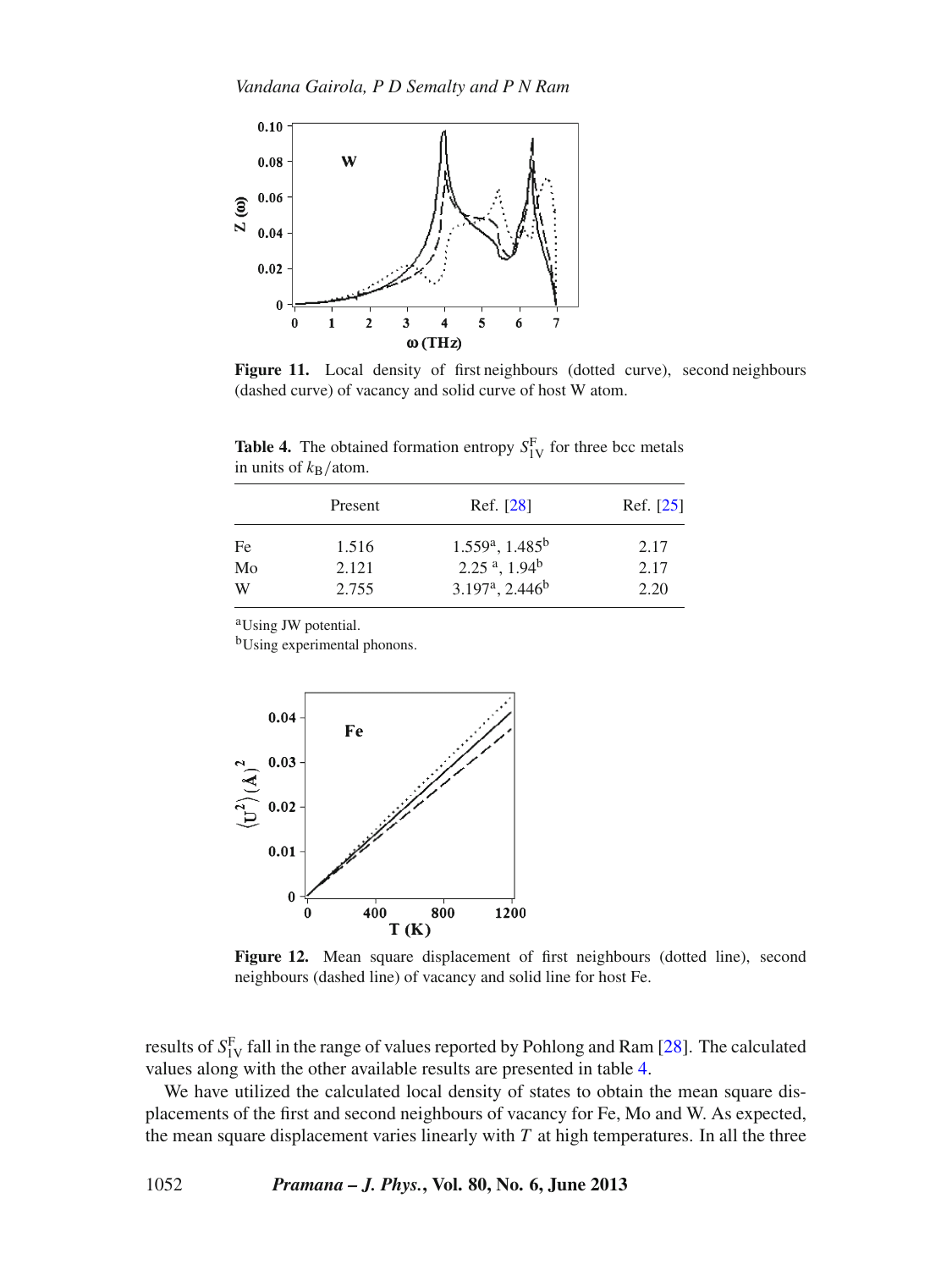

**Figure 13.** Mean square displacement of first neighbours (dotted line), second neighbours (dashed line) of vacancy and solid line for host Mo.

<span id="page-12-0"></span>

**Figure 14.** Mean square displacement of first neighbours (dotted line), second neighbours (dashed line) of vacancy and solid line for host W.

metals, the mean square displacements of the first neighbour of vacancy are found to be greater than that of the host atom and for second neighbours of vacancy, the mean square displacements are lower than that of the host atom. For Mo and W, the difference in the mean square displacement of a second neighbour of vacancy and that of host atom is quite small. The calculated results of the mean square displacement of the first and second neighbours of vacancy along with the host atoms are presented in figures [12](#page-11-2)[–14.](#page-12-0)

# **4. Conclusion**

A detailed study of the dynamics and vibrational properties of vacancy in the three bcc transition metals, Fe, Mo and W, have been carried out using EAM and MEAM potentials. The calculated phonon dispersions using the potential parameters obtained from EAM do not agree well with the experimental phonons and therefore, in an attempt to improve the computed results of phonon dispersion, we have employed the MEAM potential. With the help of the potentials obtained from MEAM, the local density of states of these metals